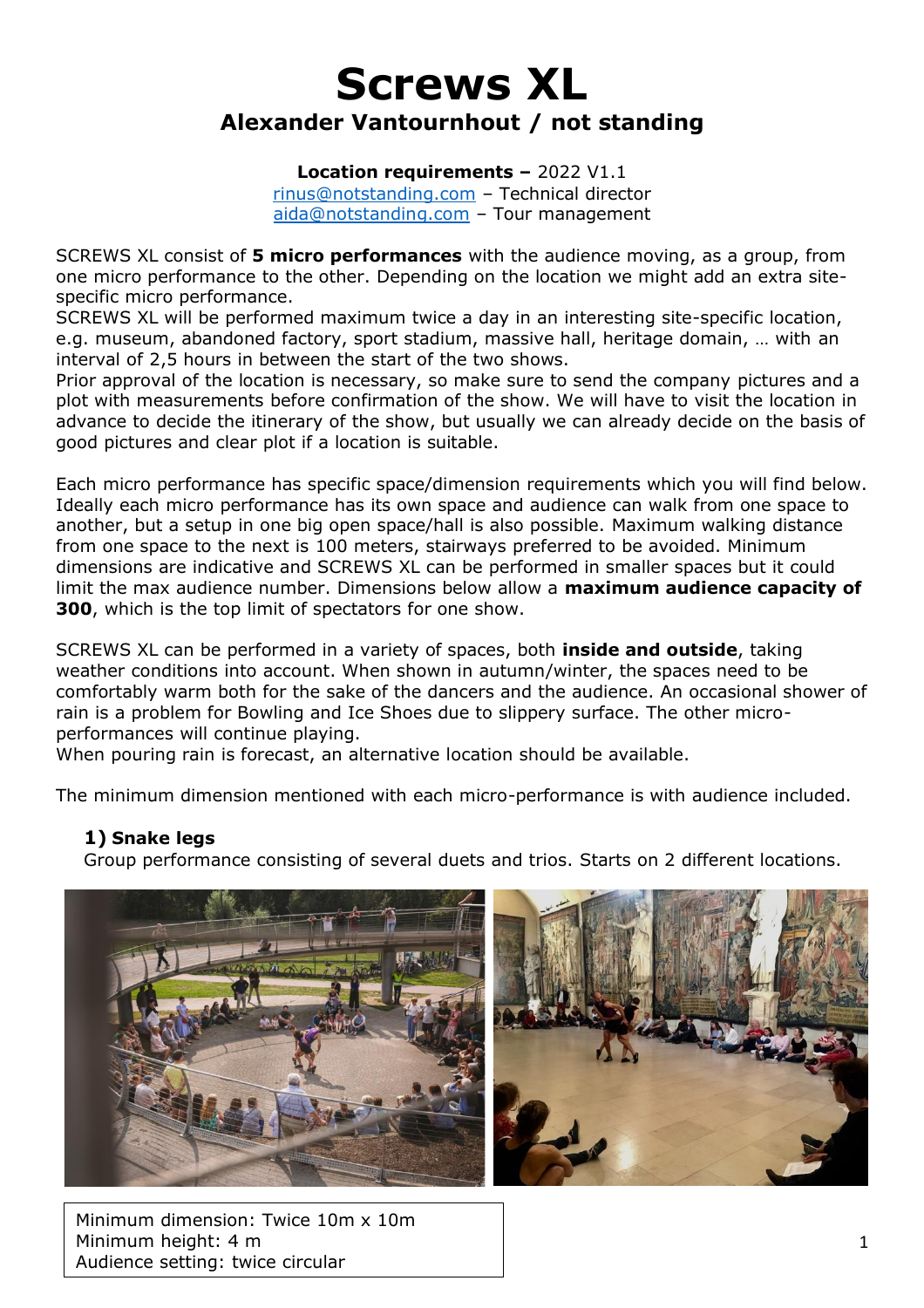## **2) Bats**

Duet in the air, two dancers hanging from a structure provided by the organising venue.



Minimum dimension: 14m x 14m Minimum height: 6 m Audience setting: bifrontal

**3) Bowling**  Duo with bowling ball



Minimum dimension: 16m x 16m Minimum height: 3m Audience setting: semi-circular or circular Surface: Hard, flat and non-slippery surface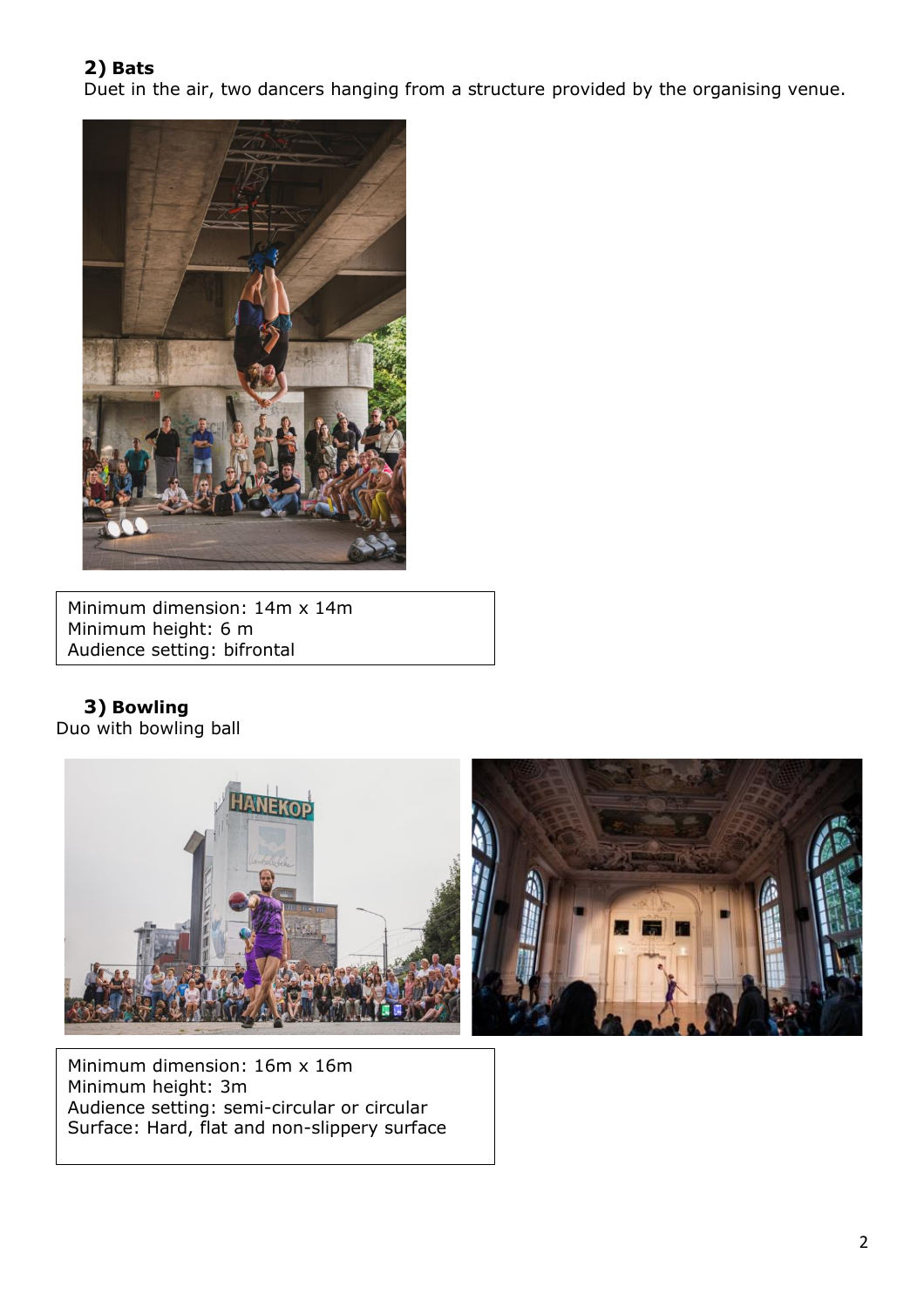## **4) Ice shoes**

7 simultaneous duets, on wooden boards. *Preferably in an extended line, but possible to present the duets in a different setup.*



Minimum dimension: 22m x 8m Minimum height: 3m Audience setting: bifrontal Surface: levelled enough to place wooden boards



**5) Tensegrity** Group performance.



Minimum dimension: 20m x 20m Minimum height: 3m Audience setting: semi-circular or circular